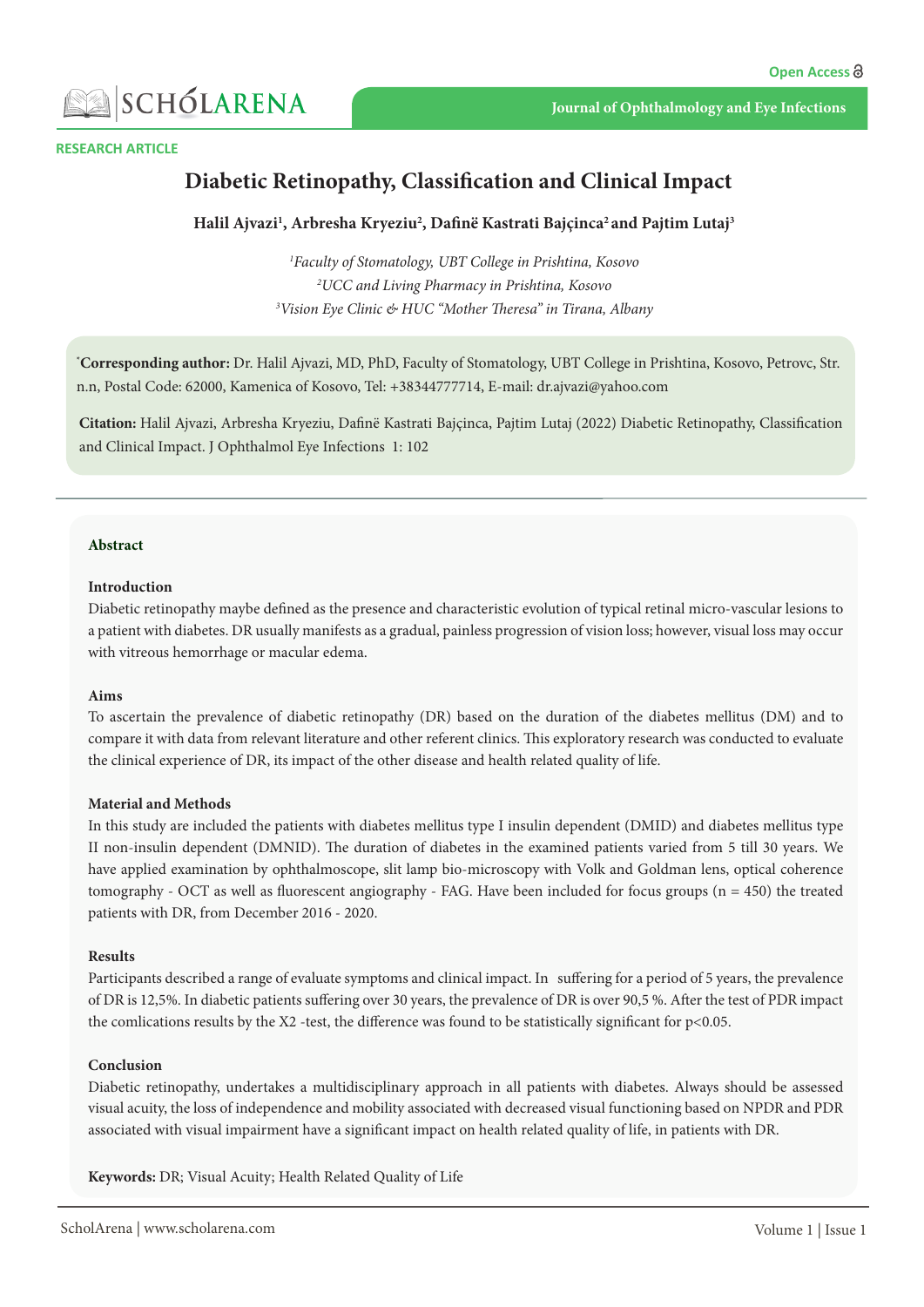## **Introduction**

ing to long-term multi-organ complications [1, 2]. A fasting plasma glucose of  $\geq$  7,0 m.mol/l is usually the diagnostic laboratory Diabetes mellitus as characterized by chronic hyperglycemia secondary to defects in insulin secretion or to insulin resistance, leadthreshold for diabetes  $[3, 4]$ . Two common types of diabetes (types 1 and types 2) are recognized, and have some overlap in age at onset [5, 6]. Diabetic retinopathy maybe defined as the presence and characteristic evolution of typical retinal micro-vascular lesions in an individual with diabetes [7, 8]. For the purpose of this report, retinopathy in association with diabetes is considered DR. Epidemiology, the global prevalence of diabetes among adults aged  $\geq$  20 years in 2000 was around 171 million (2,8 – 3,5%) of the world population), and is expected to rise to 366 million (4,4% of the estimated world population) by the year 2030. DM is an increasing health problem that currently is expected to affect  $>$ 200 million people by the years 2025, [1,6]. The prevalence of sight-threatening retinopathy varies principally with the known duration of diabetes mellitus [10].

With some influences from age of the patients and type of diabetes. On the most frequent complications of diabetes is diabetic retinopathy (DR), which is the patient's age 25-85 years in the USA. DR usually manifests as a gradual, painless progression of vision loss; however, visual loss may occur with vitreous hemorrhage or macular edema followed by general blurred and double vision, spots in the field of vision [11]. PDR depends on the duration of diabetes mellitus-DM  $[1.2]$ . Whereas, risk factors are: uncontrolled glycemia, AHT (arterial hyper tension), the period before the puberty, pregnancy, obesity and extra-capsular ex-<br>traction at the cataract [1, 5, 8].

The infra-clinical stage of the diabetic retinopathy is connected to the micro-angiopathy that affects capillaries, arteries, veins with small calibers and is characterized by a thickness of the basic membrane, peri-cells loss that leads to a growth of the capilaries permeability. PDR-complications are as follows: vitreous hemorrhage - (VH), retinal detachment - (RD), cataract, glaucoma, blindness, which are linked to the development of fibro-vascular tissue  $[1, 6]$ .

The treatment is dependent on clinical presentation. In pre-proliferative diabetic retinopathy (PPDR) is indicate and anti-vascular endothelial growth factor (A-WEGF) in cases when we have a reduction in visual acuity, either as a result of macular edema or ative diabetic retinopathy (PDR) with vitreous hemorrhage and detachment threatening or involving the macula, the vitrectomy other retinal structures, [6,10]. To macular edema are laser grid photocoagulation and for PPDR, in the severe cases of prolifersurgery treatment is indicated. Visual impairment has been to reduce health-related quality in people with cataracts, glaucoma and retinal detachment that patients with DR or low vision from any cause [7, 9]. The objective of this research was to evaluate the symptoms of DR and the impact of DR on patients [11, 12].

## **Purpose of the study**

To ascertain the prevalence of diabetic retinopathy (DR) based on the duration of the diabetes mellitus (DM) and to compare it with data from relevant literature and other referent clinics, to determine the clasification of diabetic retinopathy according to the findings in the retina, impact on daily activities and creating conditions for the clinical impact and management of DR.

## **Methods and Material**

In this study are included the patients with diabetes mellitus type I insulin dependent (DMID) and diabetes mellitus type II non-insulin dependent (DMNID). The duration of diabetes in the examined patients varied from 5 till 30 years, or otherwise complications from both types of diabetes, to include in this study. The duration of diabetes in the examined patients varied from 5 till 30 years. We have applied examination by ophthalmoscope, slit lamp bio-microscopy with Volk and Goldman lens, optical coherence tomography - OCT as well as fluorescent angiography - FAG. Have been included the treated patients with DR, for focus groups ( $n = 450$ ) from December 2016 - 2020. There were conducted the PRP-laser treatment and that one of microsurgical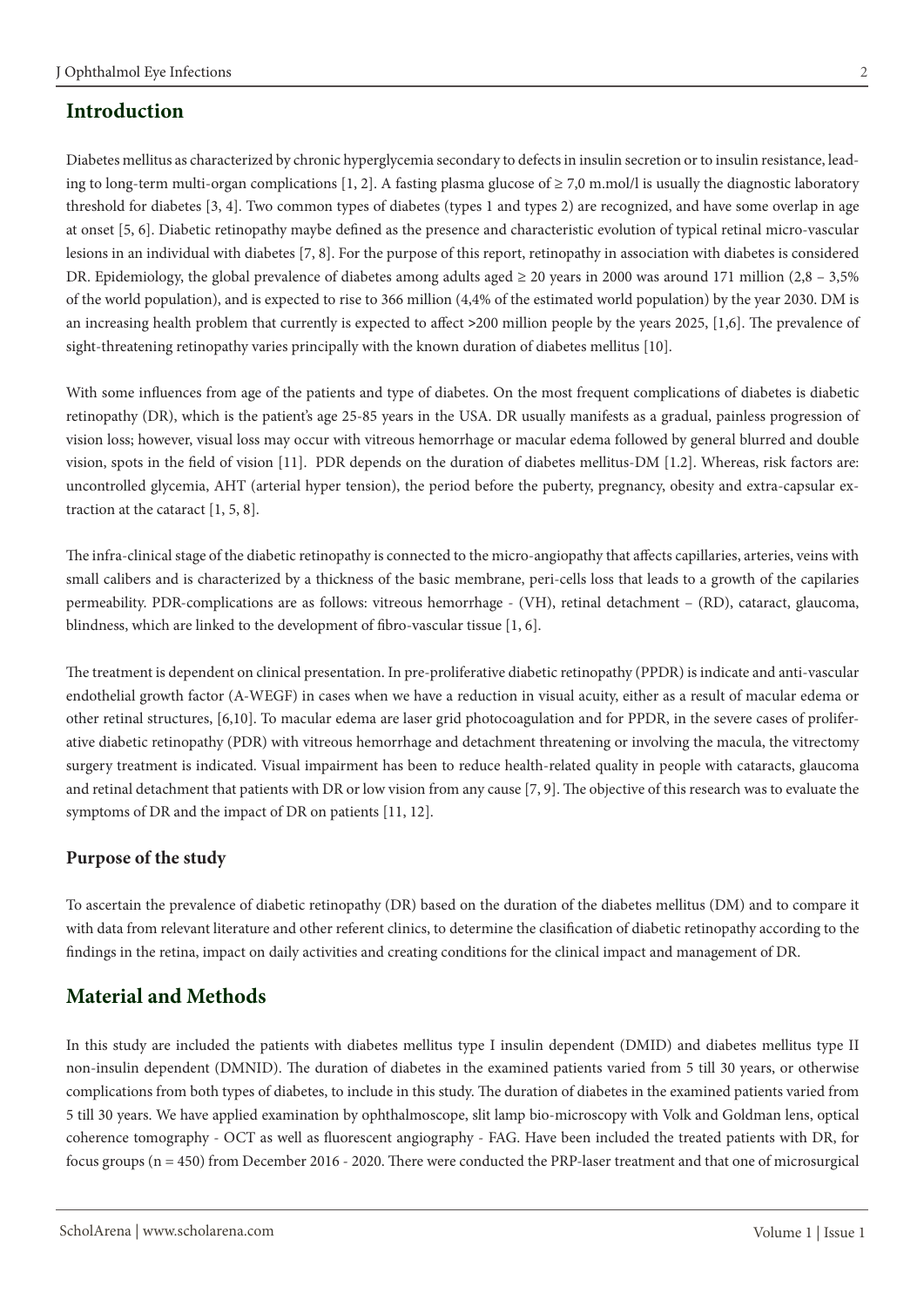like cryo-therapy and vitrectomy Patients were identified and screened by board – certified ophthalmologists from their clinic patient populations (Vision Eye Clinic & HUC "Mother Theresa" in Tirana, Albany, UCC and Living Pharmacy in Prishtina and Faculty of Stomatology, UBT College in Prishtina, Kosovo.Data processing was done with the Statistical Package for Research to the Social and Medical Sciences, version SPSS 22. The obtained data are presented through tables and graphics. In the statistical processing as the parameters are used:

As Statistical analyze has been used for the structure's index (%), an arithmetical average and standard deviation, while differences between the data have been tested by the X2 -test, the difference was found to be statistically significant for  $p<0.05$ .

## **Results**

dent - DMNID, patients with type I diabetes and those with type II diabetes, but only those who had diabetic retinopathy (DR) as a In this study are included the patients with diabetes mellitus insulin-dependent - DMID and diabetes mellitus non-insulin-depencomplication. The duration of diabetes in the examined patients varied from 5 till 30 years. Have been included the treated patients with DR, from December 2016 - 2020.

| Years with DM | Frequence of DR (%) - SI |
|---------------|--------------------------|
| 5             | 12,5 %                   |
| 10            | 30 %                     |
| 15            | 57 %                     |
| 20            | 75 %                     |
| $30 - y$ .    | 90,5 %                   |

Table 1: Frequence of DR

Participants described a range of evaluate symptoms and clinical impact. In diabetic patients suffering for a period of 5 years, the prevalence of DR is 12,5%. In diabetic patients suffering over 30 years, the prevalence of DR is over 90,5 % (Table 1).



Photo: A. NPDR

Photo: B. PDR with maculopathy

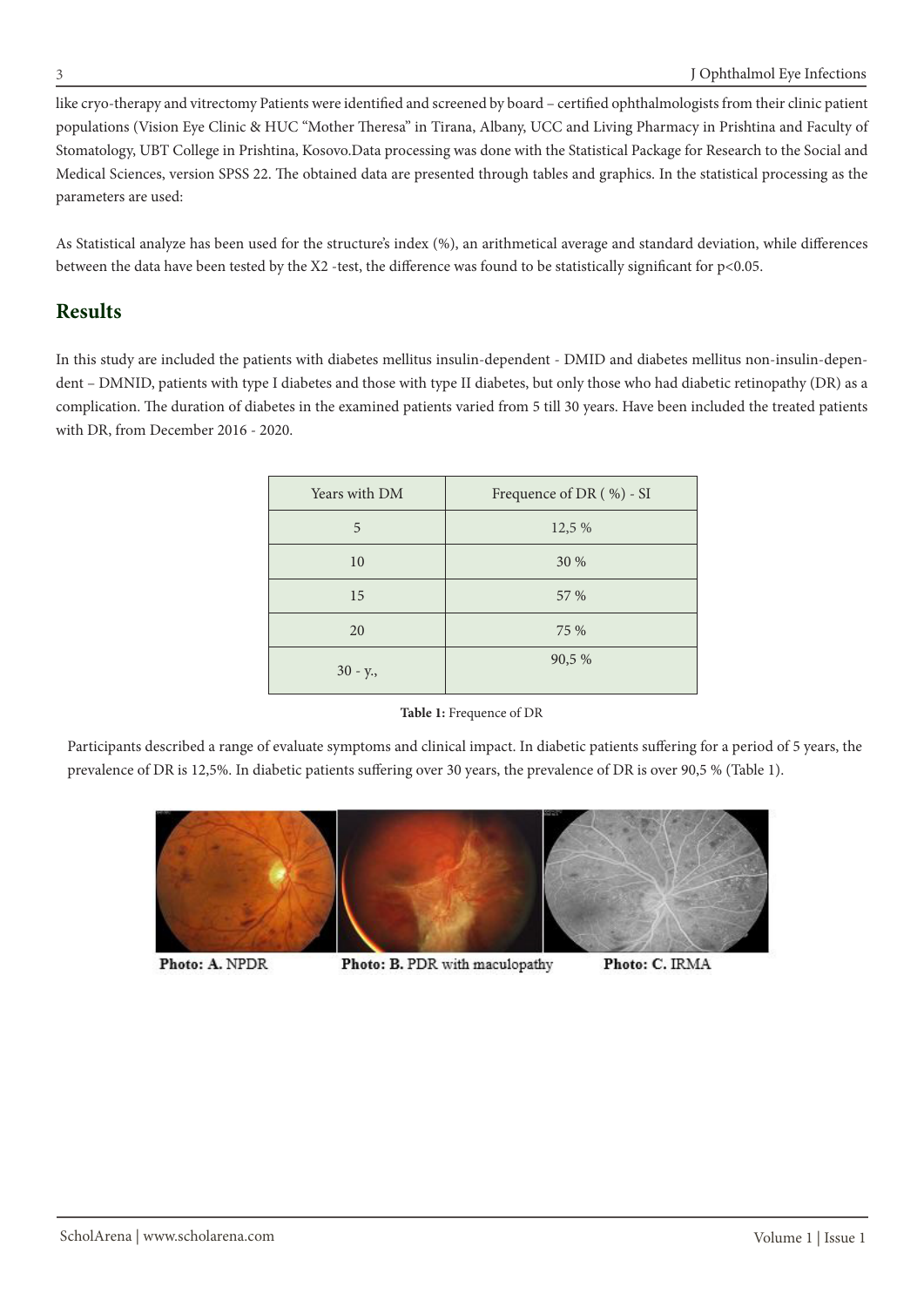| <b>DR</b>   | <b>Stages</b> | FOU after the examination withophthalmoscopy                                   |  |  |
|-------------|---------------|--------------------------------------------------------------------------------|--|--|
| Without DR  |               | $FO = normal$                                                                  |  |  |
| <b>DA</b>   | initial stage | Biochemistry and histological changes, thikness of the<br>blood's vessels etc. |  |  |
|             |               | + Microaneurysms                                                               |  |  |
|             |               | + Hard exsudates,                                                              |  |  |
|             |               | + Retinal hemorrhage,                                                          |  |  |
| <b>NPDR</b> | moderated     | + Cotton wool spots,                                                           |  |  |
|             |               | + Retinal edema,                                                               |  |  |
|             |               | + Retinal focal ischemia.                                                      |  |  |
|             |               | Intra-retinal microvascular abnormalities - IRMA,                              |  |  |
| <b>PPDR</b> | Severe        | + Venoz disordes,                                                              |  |  |
|             |               | + Extended retinal schemia.                                                    |  |  |
|             |               | Isolated preretinal new vessels,                                               |  |  |
|             | Initial       | Multiple preretinal new vessels,                                               |  |  |
|             | moderated     | Prepapillar new vessels.                                                       |  |  |
| <b>PDR</b>  | severe        |                                                                                |  |  |
|             |               | Intravitreal hemorrhage - IVH,                                                 |  |  |
|             |               | Macular ectopia - ME                                                           |  |  |
|             | complicated   | Retinal detachment - RD,                                                       |  |  |
|             |               | Neovascular glaucoma - NVG.                                                    |  |  |

Table 2: Clasification of the DR according to the findings in the retina

There are 4 forms of the DR: 1. Diabetic angiopathy - DA, 2. Nonproliferative diabetic retinopathy - NPDR, 3. Preproliferative diabetic retinopathy - PPDR and 4. Proliferative diabetic retinopathy - PDR. With some clinic's subforms of the DR, wich can be found after the examination of retina (Table 2)

| PDR - Complication  | Nr  | $\%$  | $X^2$ - test                   |
|---------------------|-----|-------|--------------------------------|
| Vitreous hemorrhage | 170 | 38.6% |                                |
| Retinal detachment  | 80  | 18.2% |                                |
| Cataract            | 60  | 13.6% |                                |
| Glaucoma            | 40  | 9.1%  |                                |
| Blindness           | 90  | 20.5% |                                |
| <b>Total</b>        | 440 | 100%  | $X^2 = 11.23$ ; df = 4; p<0.05 |

Table 3: The scheme of the PDR impact of the complications

In our results as more the frequently complications are evidenced: vitreous hemorrhage, retinal detachment, cataract, glaucoma and blindness (Table 3). After the test of the PDR impact of the comlications the results by the X2 -test, the difference was found to be statistically significant for p<0.05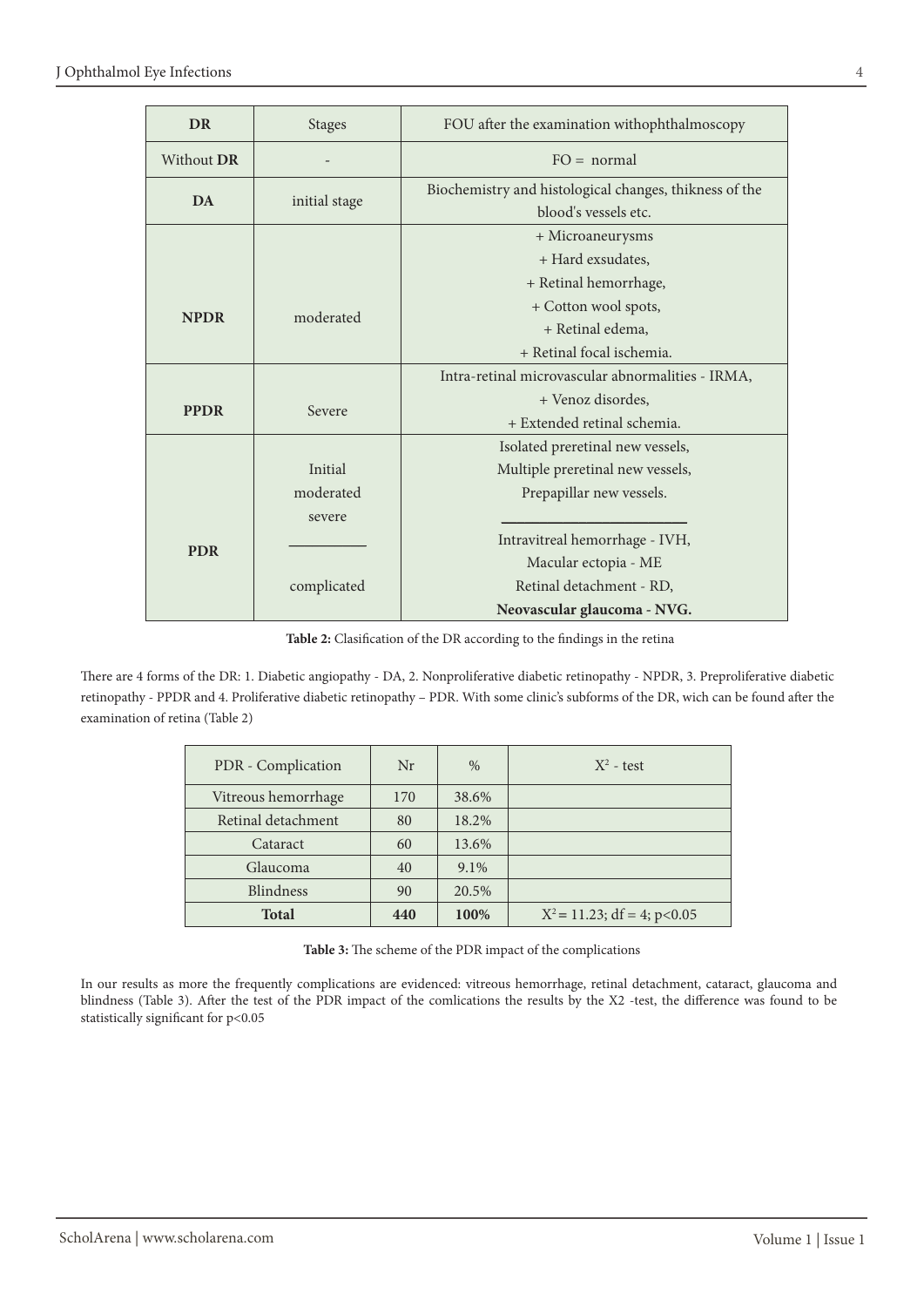| Life impact                                          | Nr. of Participants |
|------------------------------------------------------|---------------------|
| Driving restrictions                                 | 80 (18,18%)         |
| Hunter restrictions                                  | 120 (27,27%)        |
| Decreased mobility                                   | 30(7,5%)            |
| Loss of independence                                 | 30 (7,5%)           |
| Decreased social activities                          | 30 (7,5%)           |
| General day-to-day impact on all tasks               | 10 (2,27%)          |
| Inability or difficulties in reading                 | 70 (15,9%)          |
| Difficulties in maintaining diabetes care activities | 30 (7.5%)           |
| Difficulties recognizing faces                       | $40(9,0\%)$         |
|                                                      | 440 (100%)          |
| <b>Total</b>                                         |                     |
|                                                      | $SD = p < 0.05$ .   |

Table 4: Summary key of focus groups of patients with PDR

Impact on daily activities. The impact of visual impairment was prominent in the participants' thoughts, activities and lives. Driving a car was the most frequently affected activity, then hunter activity and in third place are the cases with inability or difficulties in reading with 70 or  $(15,9%)$  patients

# **Discussion**

According to the Early Treatment Diabetic Retinopathy Study – ETDRS, there are two forms of the DR: NPDR and PDR. According tion of the retina with ophthalmoscopy or OCT, we have clasified the DR stages (Table 2 and Photo A, B, C). Wessing on 1974 has to the authors of this study there are four forms of the DR: DA, NPDR, PPDR, PDR with some clinic's subforms. After the examinacome to the conclusion that the patients who were suffering about 5 years from DM have presented 15-30% of DR, while the others with DM who were suffering about 10 years have presented 35-50% of DR, those with DM about 15 years have presented 55-65% of DR, the others with DM about 20 years presented 65-85% of DR, while those over 30 years with DM, frequence of the DR varied from 75 to 90%. Whereas Perlemuther on 1985, has come to the conclusion that the patients who were suffering about 5 years from DM have presented > 10 % of DR. While the others with DM who were suffering about 20 years have presented 47-70% of DR. Author thor Carmen M., on 2004, concluded that patients who were suffering about 5 years from DM, have presented 8,5 % of DR, those with Unger, on 1982, concluded that the patients who were suffering about 2 years from DM have presented 2-23% of DR. While the au-DM about 10 years have presented 33,5% of DR, the others with DM about 15 years have presented 74,2 % of DR, while those over 20 years with DM, the frequence of the DR was 88.8 % of DR and the patients who were suffering 30-35 years with DM, the frequence of the DR varied up to 99%, depending on their general clinical state. The main cause of reducing the visual acquity at the type 1 DM is PDR, while the main cause of reducing the visual acquity at the type 2 DM is diabetic macular edema. Duration of the diabetes based on the years and prevalence of DR according to our searching made during the period of time from 2000-2010, in the diabetic patients with duration up to 5 years, the prevalence of DR is over 12,5 %, in the diabetic patients with the duration up to 10 years, the prevalence of DR is more than 30 %. In diabetic patients with duration up to 15 years, the prevalence of the DR is more than 57 %, in the diabetic patients with duration over 20 years, the prevalence of DR is more than 75 % and in diabetic patients with duration over 30 years the prevalence of the DR is 90,5 % (Table 1). Duration of DM type 1 and 2 as well as the risk factors determine the prevalence of DR. The treatment: medical treatment including the appliances with mechanism actions of anti-vascular endothelial growth factor (A-VEGF), afterwards laser treatment – PRP and microsurgical like vitrectomy, depending on evolutional stage of the DR (Table 2).

In our study the most frequently complications were evidenced: vitreous hemorrhage in 170 cases or 38.6%, retinal detachment in 80 cases or 18.2%, cataract in 60 cases or 13.6%, glaucoma in 40 cases or 9.1% and then blindness in 90 cases or 20.5%, (Table 3). After the test of the results completed by the X2 -test, the difference was found to be statistically significant for  $p<0.05\%$  (X<sup>2</sup> = 11.23; df = 4). And the other authors; share the same stand.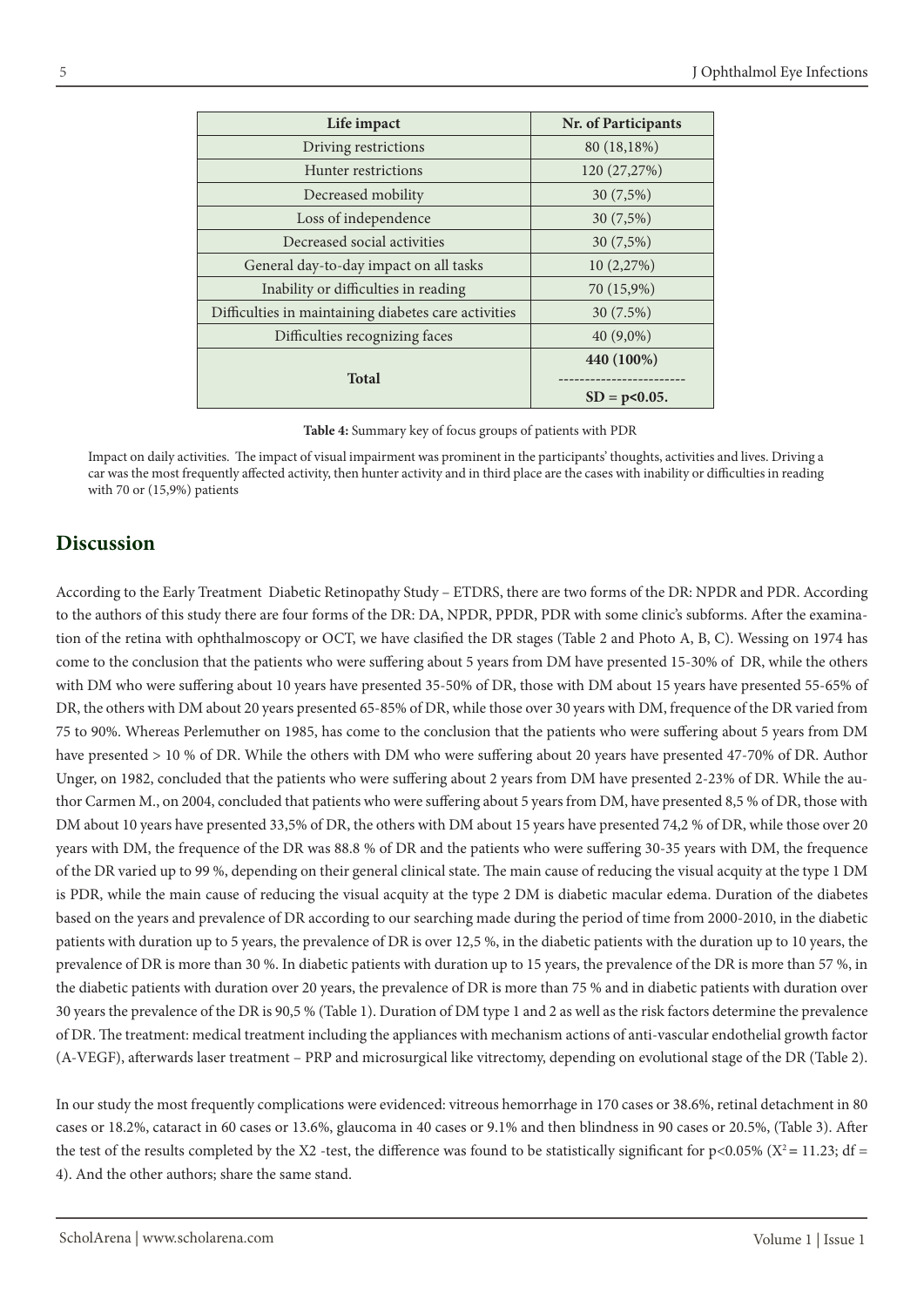Losing one's independence as a result of visual mpairment was devastating for those who experienced DR. While most participants were not as affected as the above participants, they did have negative experiences from visual impairment associated with DR on their daily activities.

culties in reading with 70 or 15,9%) cases until difficulties recognizing faces with 40 or (9,0%) cases, (Table 4). None of the partici-<br>pants felt that their relationships with friends and family had been negatively affec quently affected activity with 120 or (27,27%) cases, then hunter activity with 80 or (18,18%) cases followed by the inability or diffi-<br>culties in reading with 70 or 15,9%) cases until difficulties recognizing faces with quently affected activity with 120 or (27,27%) cases, then hunter activity with 80 or (18,18%) cases followed by the inability or diffi-The impact of visual impairment was prominent in the participants' thoughts, activities and lives. Driving a car was the most fre-

## **Conclusion**

social impact. Although the sample size of this study vas not small, this exploratory and qualitative study illustrates the thoughts This study was designed to quantify correlate patient-related issues with disease severity, visual impairment fluctuations or psychoand concerns of people with DR regarding their diagnosis, vision, daily activities and treatment. In summary, the impact of DR on health-related quality of life cannot be undervalued, particularly in the independence, mobility, leisure and self-care activities.